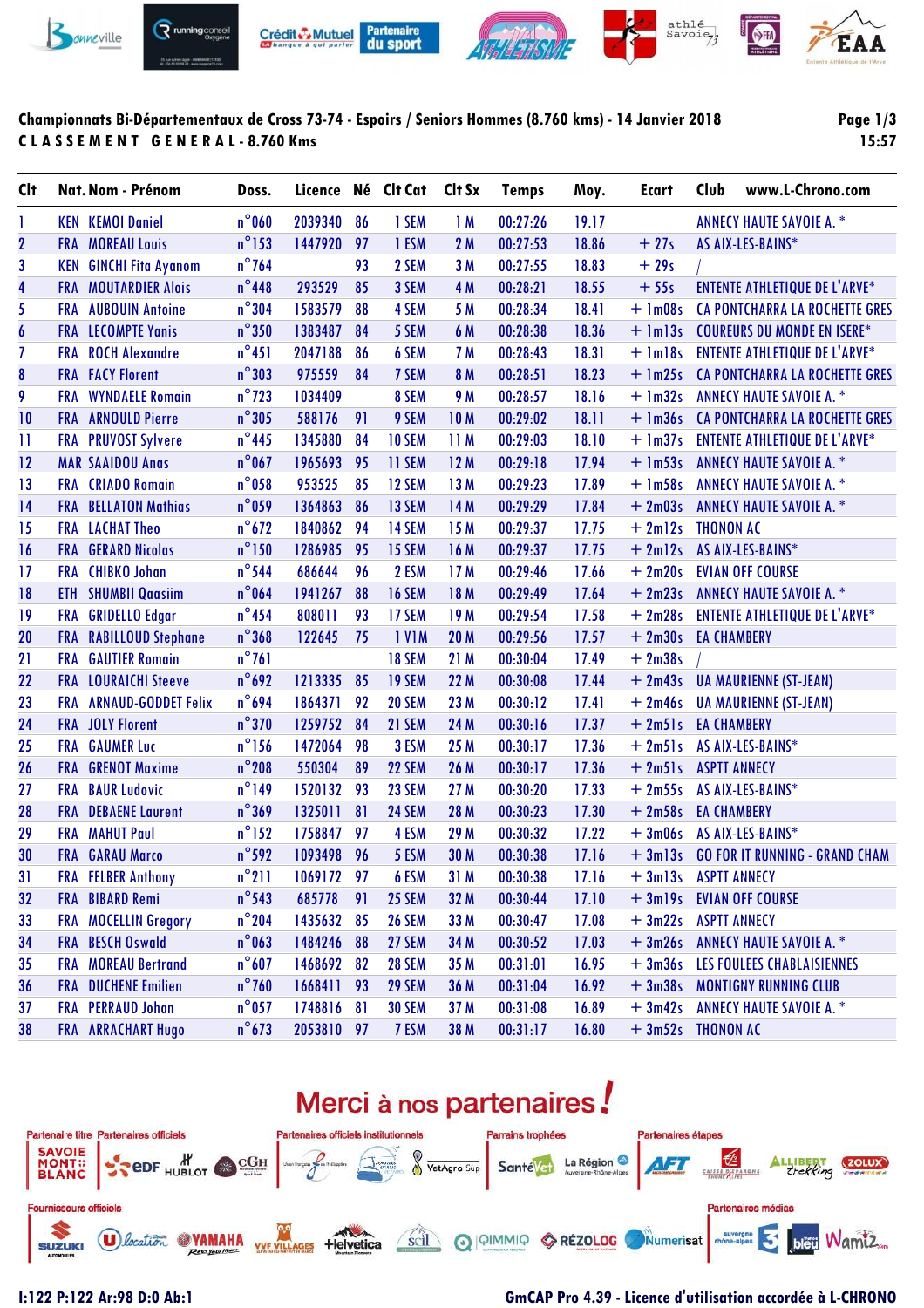

### **Championnats Bi-Départementaux de Cross 73-74 - Espoirs / Seniors Hommes (8.760 kms) - 14 Janvier 2018 C L A S S E M E N T G E N E R A L - 8.760 Kms**

**Page 2/3 15:57**

| <b>C</b> It |            | Nat. Nom - Prénom              | Doss.           | Licence    |    | Né Clt Cat    | Clt Sx | <b>Temps</b> | Moy.  | Ecart               | Club                | www.L-Chrono.com                      |
|-------------|------------|--------------------------------|-----------------|------------|----|---------------|--------|--------------|-------|---------------------|---------------------|---------------------------------------|
| 39          |            | <b>FRA PUJO-MASCI Louis</b>    | $n^{\circ}$ 069 | 1834848    | 98 | 8 ESM         | 39 M   | 00:31:25     | 16.74 | $+3m59s$            |                     | <b>ANNECY HAUTE SAVOIE A. *</b>       |
| 40          | FRA        | <b>BAILLEUX Jean-baptiste</b>  | $n^{\circ}$ 456 | 1030640    | 97 | 9 ESM         | 40 M   | 00:31:26     | 16.72 | $+$ 4m01s           |                     | <b>ENTENTE ATHLETIQUE DE L'ARVE*</b>  |
| 41          | <b>FRA</b> | THIAFFEY-RENCOREL Didier n°201 |                 | 1640880    | 82 | <b>31 SEM</b> | 41 M   | 00:31:33     | 16.66 | $+4m08s$            | <b>ASPTT ANNECY</b> |                                       |
| 42          | SUI        | <b>RISER Vincent</b>           | $n^{\circ}$ 453 | 2036521    | 91 | <b>32 SEM</b> | 42 M   | 00:31:35     | 16.65 | $+4m09s$            |                     | <b>ENTENTE ATHLETIQUE DE L'ARVE*</b>  |
| 43          | <b>FRA</b> | <b>PERRET Aubin</b>            | $n^{\circ}$ 210 | 1685708    | 97 | <b>10 ESM</b> | 43 M   | 00:31:36     | 16.64 | $+$ 4mlls           | <b>ASPTT ANNECY</b> |                                       |
| 44          |            | <b>FRA</b> LEROY Antoine       | $n^{\circ}$ 244 | 1636172    | 80 | <b>33 SEM</b> | 44 M   | 00:31:37     | 16.63 | $+$ 4mlls           |                     | <b>ATHLE ST JULIEN 74</b>             |
| 45          | <b>FRA</b> | <b>JOUBERT Olivier</b>         | $n^{\circ}$ 449 | 1271653    | 85 | <b>34 SEM</b> | 45 M   | 00:31:44     | 16.56 | $+4m19s$            |                     | <b>ENTENTE ATHLETIQUE DE L'ARVE*</b>  |
| 46          | <b>FRA</b> | <b>NDIAYE Youssoupha</b>       | $n^{\circ}$ 542 | 1635960    | 89 | <b>35 SEM</b> | 46 M   | 00:31:49     | 16.53 | $+4m23s$            |                     | <b>EVIAN OFF COURSE</b>               |
| 47          | <b>FRA</b> | <b>OLLIER Simon</b>            | $n^{\circ}$ 593 | 2033143    | 98 | 11 ESM        | 47 M   | 00:31:54     | 16.48 | $+4m28s$            |                     | <b>GO FOR IT RUNNING - GRAND CHAM</b> |
| 48          |            | <b>FRA TAMANINI Marc</b>       | $n^{\circ}$ 670 | 1428902    | 86 | <b>36 SEM</b> | 48 M   | 00:31:55     | 16.47 | $+4m30s$            | <b>THONON AC</b>    |                                       |
| 49          | <b>FRA</b> | <b>RUPTIER Adrien</b>          | $n^{\circ}$ 065 | 156645     | 90 | 37 SEM        | 49 M   | 00:32:01     | 16.42 | $+4m35s$            |                     | <b>ANNECY HAUTE SAVOIE A. *</b>       |
| 50          | <b>FRA</b> | <b>GERMAIN Victor</b>          | $n^{\circ}$ 545 | 1753829    | 97 | <b>12 ESM</b> | 50 M   | 00:32:05     | 16.39 | $+4m40s$            |                     | <b>EVIAN OFF COURSE</b>               |
| 51          | ERI        | <b>SOLOMON Kidane</b>          | $n^{\circ}$ 452 | 1964972    | 90 | <b>38 SEM</b> | 51 M   | 00:32:06     | 16.38 | $+$ 4m41s           |                     | <b>ENTENTE ATHLETIQUE DE L'ARVE*</b>  |
| 52          | <b>FRA</b> | <b>BOURHIS Florent</b>         | $n^{\circ}$ 062 | 450221     | 88 | <b>39 SEM</b> | 52 M   | 00:32:21     | 16.25 | $+4m56s$            |                     | <b>ANNECY HAUTE SAVOIE A. *</b>       |
| 53          | <b>FRA</b> | <b>SAGE Johnny</b>             | $n^{\circ}$ 245 | 696414     | 82 | <b>40 SEM</b> | 53 M   | 00:32:23     | 16.24 | $+4m57s$            |                     | <b>ATHLE ST JULIEN 74</b>             |
| 54          |            | <b>FRA</b> MITAUT Etienne      | $n^{\circ}$ 443 | 1725648    | 83 | 41 SEM        | 54 M   | 00:32:25     | 16.22 | $+4m59s$            |                     | <b>ENTENTE ATHLETIQUE DE L'ARVE*</b>  |
| 55          | FRA        | <b>CHEVREUX Clement</b>        | $n^{\circ}$ 147 | 1172500    | 88 | 42 SEM        | 55 M   | 00:32:26     | 16.21 | $+5m00s$            |                     | AS AIX-LES-BAINS*                     |
| 56          | <b>FRA</b> | <b>CARTIER Mattis</b>          | $n^{\circ}$ 757 |            |    | 43 SEM        | 56 M   | 00:32:33     | 16.15 | $+5m07s$            | <b>FFTRI</b>        |                                       |
| 57          |            | <b>FRA</b> LUCAS Titouan       | $n^{\circ}371$  | 664342     | 92 | 44 SEM        | 57 M   | 00:32:38     | 16.11 | $+5m13s$            | <b>EA CHAMBERY</b>  |                                       |
| 58          |            | FRA FUSS Jean-patrick          | $n^{\circ}$ 205 | 1905534    | 85 | 45 SEM        | 58 M   | 00:32:39     | 16.10 | $+5m14s$            | <b>ASPTT ANNECY</b> |                                       |
| 59          | <b>FRA</b> | <b>ARBONNIER Quentin</b>       | $n^{\circ}$ 148 | 2060200    | 93 | 46 SEM        | 59 M   | 00:32:40     | 16.09 | $+5m15s$            |                     | AS AIX-LES-BAINS*                     |
| 60          |            | <b>FRA</b> JOYEUX Julien       | $n^{\circ}$ 446 | 1858591    | 84 | 47 SEM        | 60 M   | 00:32:40     | 16.09 | $+5$ m $15s$        |                     | <b>ENTENTE ATHLETIQUE DE L'ARVE*</b>  |
| 61          | <b>FRA</b> | <b>HOURLIER Christophe</b>     | $n^{\circ}$ 339 | 1908183    | 80 | 48 SEM        | 61 M   | 00:32:43     | 16.07 | $+5$ ml8s           |                     | <b>CHAMONIX MONT BLANC MARATHON</b>   |
| 62          | <b>FRA</b> | <b>MONNOT Antoine</b>          | $n^{\circ}$ 155 | 1977908    | 98 | 13 ESM        | 62 M   | 00:32:48     | 16.03 | $+5m23s$            |                     | AS AIX-LES-BAINS*                     |
| 63          | <b>FRA</b> | <b>JACOPIN Alexandre</b>       | $n^{\circ}$ 589 | 1849223    | 94 | 49 SEM        | 63 M   | 00:33:03     | 15.91 | $+5m37s$            |                     | <b>GO FOR IT RUNNING - GRAND CHAM</b> |
| 64          |            | FRA VUAGNOUX Bruno             | $n^{\circ}441$  | 975956     | 81 | <b>50 SEM</b> | 64 M   | 00:33:06     | 15.88 | $+5m41s$            |                     | <b>ENTENTE ATHLETIQUE DE L'ARVE*</b>  |
| 65          | <b>FRA</b> | <b>DEBRAY Thomas</b>           | $n^{\circ}271$  | 1973380    | 91 | 51 SEM        | 65 M   | 00:33:15     | 15.81 | $+5m50s$            | <b>CA AMBILLY</b>   |                                       |
| 66          | <b>FRA</b> | <b>BRINGARD Aurelien</b>       | $n^{\circ}439$  | 1450978    | 79 | 52 SEM        | 66 M   | 00:33:18     | 15.79 | $+5m53s$            |                     | <b>ENTENTE ATHLETIQUE DE L'ARVE*</b>  |
| 67          | <b>FRA</b> | <b>ZOUADINE Azdine</b>         | $n^{\circ}440$  | 2050728    | 80 | 53 SEM        | 67 M   | 00:33:22     | 15.76 | $+5m57s$            |                     | <b>ENTENTE ATHLETIQUE DE L'ARVE*</b>  |
| 68          |            | <b>FRA HERMAND Dennis</b>      | $n^{\circ}674$  | 1848737 98 |    | 14 ESM        | 68 M   | 00:33:25     | 15.74 | + 5m59s THONON AC   |                     |                                       |
| 69          |            | FRA RENAUDIN Hugo              | $n^{\circ}$ 066 | 2009029 94 |    | <b>54 SEM</b> | 69 M   | 00:33:25     | 15.73 |                     |                     | + 6m00s ANNECY HAUTE SAVOIE A. *      |
| 70          |            | <b>FRA BRACQ Julien</b>        | $n^{\circ}610$  | 1323578 87 |    | <b>55 SEM</b> | 70 M   | 00:33:29     | 15.70 | $+6m04s$            |                     | LES FOULEES CHABLAISIENNES            |
| 71          |            | FRA SAHRAOUI Lazhar            | $n^{\circ}$ 442 | 1811245 81 |    | <b>56 SEM</b> | 71 M   | 00:33:33     | 15.67 |                     |                     | + 6m07s ENTENTE ATHLETIQUE DE L'ARVE* |
| 72          |            | <b>FRA VENTURINI Brice</b>     | $n^{\circ}$ 450 | 1911569    | 86 | 57 SEM        | 72 M   | 00:33:38     | 15.63 |                     |                     | + 6m13s ENTENTE ATHLETIQUE DE L'ARVE* |
| 73          | FRA        | <b>GILLOT Matthieu</b>         | $n^{\circ}$ 269 | 234248     | 89 | <b>58 SEM</b> | 73 M   | 00:33:39     | 15.62 | + 6m14s CA AMBILLY  |                     |                                       |
| 74          | <b>FRA</b> | <b>BENELMAADADI Sabri</b>      | $n^{\circ}$ 268 | 1042692 87 |    | <b>59 SEM</b> | 74 M   | 00:33:48     | 15.56 | + 6m22s CA AMBILLY  |                     |                                       |
| 75          |            | <b>FRA EXPERT</b> Julian       | $n^{\circ}372$  | 1841232    | 97 | <b>15 ESM</b> | 75 M   | 00:33:59     | 15.47 | + 6m34s EA CHAMBERY |                     |                                       |
| 76          |            | FRA PODICO Thibaud             | $n^{\circ}341$  | 2016779 92 |    | 60 SEM        | 76 M   | 00:34:00     | 15.46 |                     |                     | + 6m34s CHAMONIX MONT BLANC MARATHON  |
|             |            |                                |                 |            |    |               |        |              |       |                     |                     |                                       |

# Merci à nos partenaires!



### **I:122 P:122 Ar:98 D:0 Ab:1 GmCAP Pro 4.39 - Licence d'utilisation accordée à L-CHRONO**